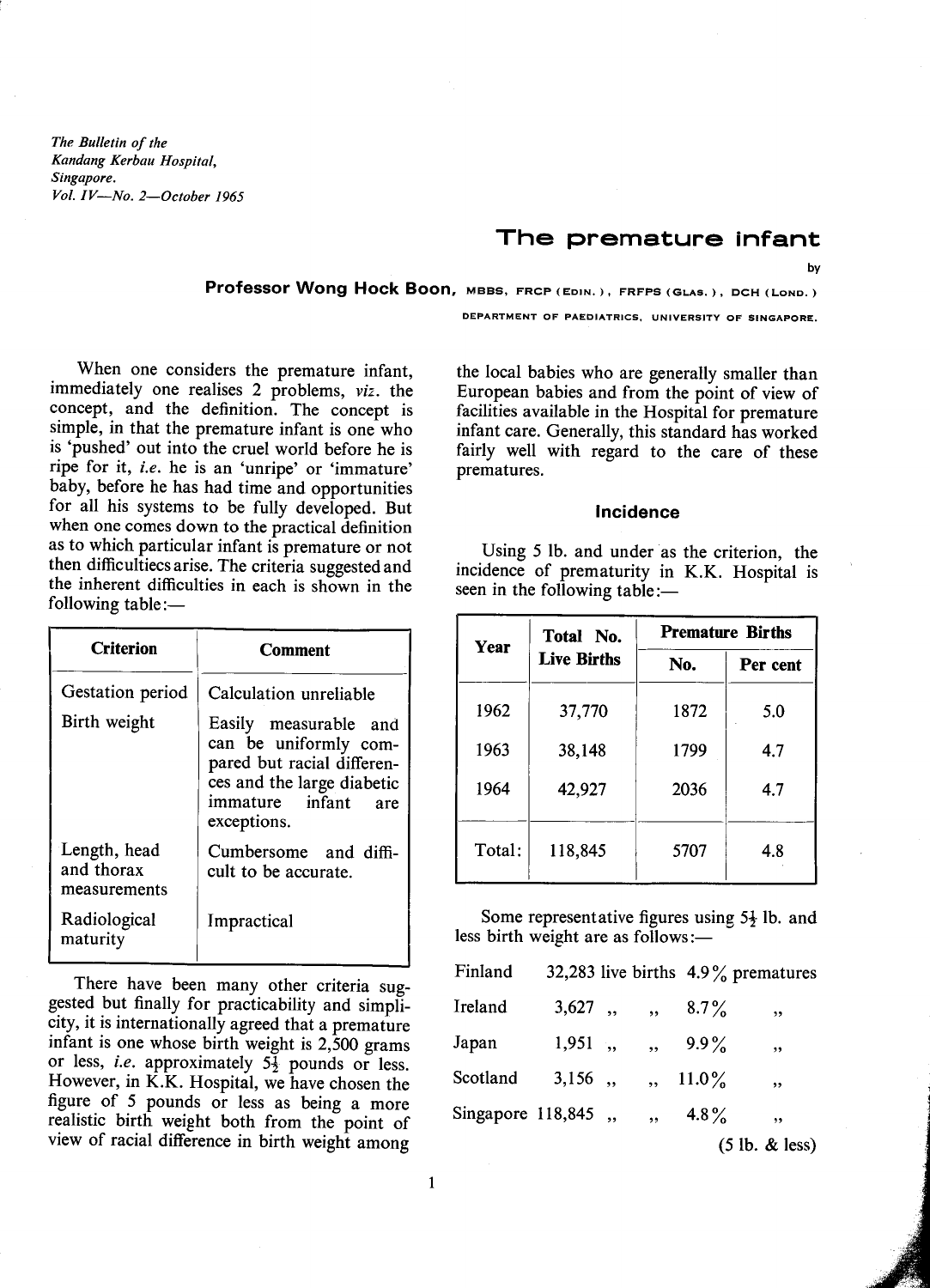In an effort to estimate the incidence of prematurity in  $K.K.$  in regard to the 3 different races, the percentages of live births racially is compared to the racial premature incidence as follows:-

| Race    | $\%$ of total<br>live births | $\%$ of<br>prematures |
|---------|------------------------------|-----------------------|
| Chinese | 74                           | 78                    |
| Malays  | 17                           | 14                    |
| Indians |                              |                       |

In K.K. at least, there does not seem to be any racial difference. One has to realise the limitation of Hospital figures and applying it in general to the whole population of Singapore. But since approximately  $60\%$  of births in Singapore occur in K.K. Hospital, the figures given here may be taken as fairly representative of Singapore itself.

#### **Causes**

There is no single clear-cut cause of prematurity but there may be several predisposing factors and in each particular case there may be a combination of several factors. Many of these factors are not overwhelmingly significant but the following are usually accepted as contributory factors:-

# A. Foetus

- 1. *Multiple pregnancy:* The incidence of low birth weight is greater in multiple births than in singletons.
- *2. Congenital deformities:* Gross deformities often predispose to premature labour.
- *3. Foetal diseases:* Intra-uterine infection and Rh-isoimmunisation may result in premature delivery.

# B. Mother

1. *Age:* Generally infants tend to be smaller at the extremes of maternal age.

- *2. Birth order:* In some surveys first-borns are more prone to prematurity.
- *3. Birth spacing:* Very close and very wide spacing have generally been found to predispose to premature births.
- *4. Maternal complications:* Statistically, approximately 30-50 $\%$  of all prematures have been found to be associated with complications in the mother. The complications include toxaemias, antepartum haemorrhage, hydramnios, infections, acute and chronic maternal disease, premature rupture of membranes and induction of labour for obstetric complications.
- *5. Habitual prematurity:* For some still unknown reason some mothers consistently produce premature babies.

## C. Socio-economic

The following socio-economic circumstances have been found to be associated with a higher incidence of prematurity.

- *1. Poor diet*
- 2. Inadequate *antenatal care*
- *3. Employment* in latter half of pregnancy

# Pathophysiology

All the pathophysiological handicaps exhibited by the premature infant are due essentially to the immature development of the various systems of the body. In other words, the premature infant's systems are still not developed to the extent that would enable him to survive independently of the mother. It is the present purpose only to enumerate the more important deficits in order to understand the measures to be taken to sustain these "unripe" infants till time is given them for fuller development.

# 1. Tendency to intracranial haemorrhage

Many factors contribute to this very common complication, not the least of which is the fragile skull which is therefore subjected to undue compression and relaxation during birth and secondarily stretching the poorly developed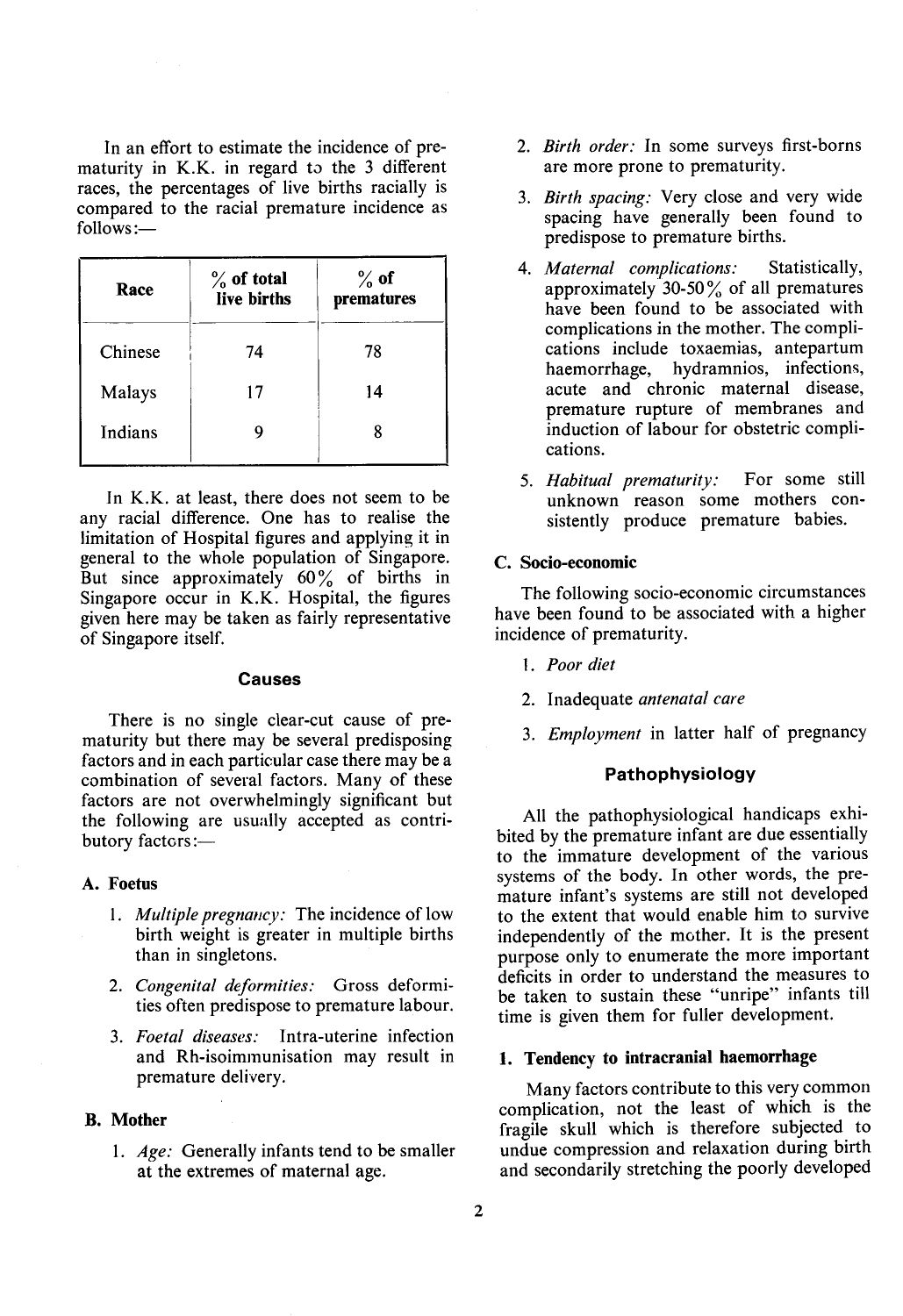intracranial vessels with consequent bleeding. The situation is made worse by the increased capillary permeability both inherent and acquired by attendent anoxia. Once small petechial haemorrhages occur, the leak is not sealed because of the poorly developed clotting factors. In the same way, bleeding elsewhere can also occur with equally disastrous results, *e.g.* pulmonary or adrenal haemorrhage.

# 2. Poor respiration

Respiratory failure is as common or even more common than intracranial haemorrhage as a cause of death in prematures. Respiratory effort itself is reduced due to immature development of the respiratory centre or due to intracranial haemorrhage, accentuated by poor development of the thoracic cage and muscles of respiration. Even if, perchance, the respiratory excursions are adequate, gaseous diffusion in the lungs may be inadequate for survival. This later disadvantage is due to the inadequate development of the lung alveoli, the immature cuboidal epithelium in contrast to the fully developed squamous epithelium impedes gaseous exchange. Enzyme systems for reduction of surface tension are deficient so that expansion of lung alveoli cannot take place. Furthermore, the tendency to haemorrhage is equally seen in the lung capillaries, so that it is no wonder that at autopsy the premature infant's lung is often solid, non-expanded, and histologically haemorrhages may be seen with hyaline membrane formation. Finally, the defensive cough reflex is almost non-existent and the premature will allow mucus, milk, etc. to trickle down into his aveoli and drown himself.

# 3. Inadequate feeding apparatus

The sucking and swallowing reflex may not be developed so that spontaneous active feeding is precluded. Coupled with a poor laryngeal reflex, fluids given orally find their way into the lungs instead of into the stomach. Peristaltic activity is reduced and constipation may result and because of the immaturity, the simple complication may result in intestinal obstruction and death. The stomach is of small capacity and coupled with a poor cardiac sphincter, food tends to be regurgitated up and this sets in motion again opportunities for aspiration pneumonia. Even if milk is able to be ingested and held back, digestion, absorption and metabolism will be below par. There is no doubt that the liver is unable to carry out its manifold metabolic functions at the same degree of efficiency as the non-premature infant.

# 4. Tendency to kernicterus

The immaturity of the glucuronyl-transferase enzyme system of liver renders prematures incapable of conjugating the toxic indirect bilirubin to the non-toxic bilirubin glucuronide, with attendant severe jaundice and then possible brain damage. This is especially important in this country where it has been shown that even full-term infants are especially prone to hyperbilirubinaemia and kernicterus due to erythrocytic glucose-6-phosphate dehydrogenase deficiency and so-called liver immaturity.

# 5. Poor resistance to infection

This is obvious in the premature as its non-specific and specific defence mechanisms are not fully developed. He has a poor level of humoral antibodies, so that he is especially prone to infections. Severely infected prematures, because of their inherent inanition and lethargy, may not show the usual responses to infection that normal babies do, and which allow the paediatrician to recognise the fact that such babies are indeed infected. However, the premature infant with a severe infection, *e.g.* a septic meningitis, may have no fever, no neck rigidity, no tense fontanelle, no fits, etc, and may only fail to feed well, a symptom which seems to be shown by many non-infected prematures anyway. And yet, at autopsy, the meninges are filled with pus.

#### 6. Poor haemopoiesis

Because of the inadequate iron stores and the immaturity of the bone marrow, all premature infants are prone to anaemia, not at birth but subsequently. Hb. F of the cord blood is higher than that of full-term infants and has been suggested as one of the criteria for prematurity.

#### 7. Poor temperature regulation

The premature baby find difficulty in adjust-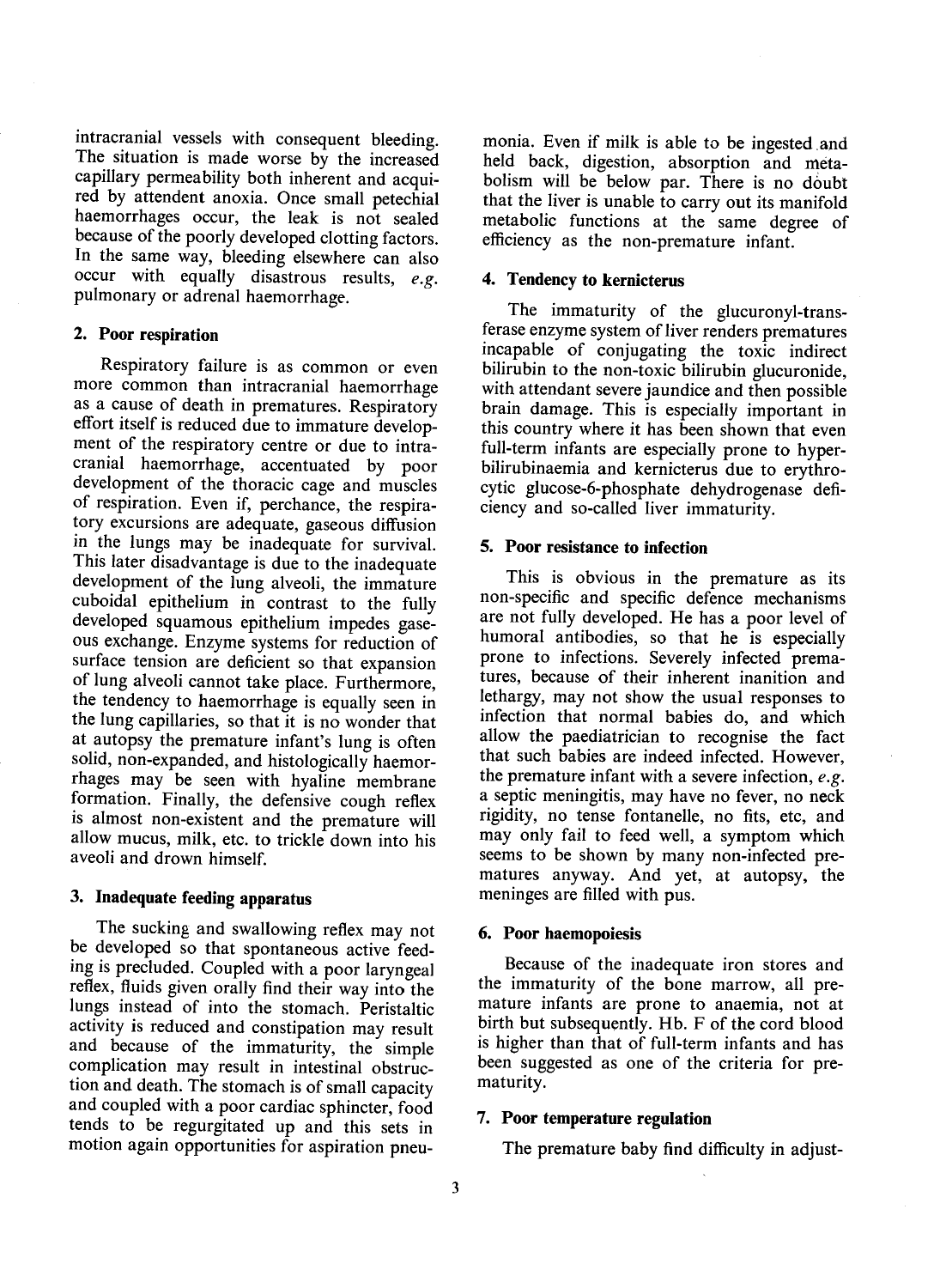ing its temperature because of immature apparatus for heat production and heat loss. Poor heat production is due to hypometabolism, lack of movement and poor shivering reflex. Heat loss is increased because of the relative large surface area and a small amount of insulating tissue, *viz.* the thinness of the skin and subcutaneous tissue. Heat loss adjustment is also poor because of the poor sweating mechanism. Finally, the central temperature regulating mechanism in the brain is immature.

#### **8. Inadequate renal function**

There is an overall immaturity of renal function especially with reference to clearance of metabolic substances, water excretion, electrolyte balance and acid-base balance, so that oedema and acidosis are common.

#### **Clinical Profile**

Many of the clinical features of a premature infant are the consequence of the above handicaps, so that the premature besides being small is lethargic, cold, often cyanosed, has irregular respiration, oedema, ineffectual cry, etc. At the same time, the head is relatively large with soft skull and wide open sutures. The abdomen is relatively large because of the relatively large liver and the thin abdominal wall often allows one to see the coils of gut underneath. The skin is fine and glossy especially over the palms and soles. The male genitalia are small and the testes often undescended. The female infant has a relatively large clitoris but small labia majora so that the labia minora appear large by contrast. There is abundant lanugo hair but soft nails. As with any clinical description, no amount of words can describe adequately what a premature infant looks like but once seen, the premature infant can be easily recognised.

#### Management

The principles of the care of a premature infant are based on prevention of premature births which is actually the province of the obstetrician, and the actual care when the infant is born. With regard to the latter, all the efforts are channelled towards providing an environment approximating as closely as possible what the foetus had been experiencing in utero, and yet recognising the hazards which may arise consequent on such efforts, for the ideal of an artificial placenta or mother, has still not been attained. In on other context, is iatrogenic pathology so easily produced by the doctor as in the well-intentioned efforts made on behalf of the premature baby, so much so that the concept. of "masterly inactivity" has much to commend itself.

Care in the labour and delivery of a premature baby may influence the prognosis considerably. Analgesia and anesthesia should be reduced to the minimum and constant attention paid to the maintenance of maximum maternal oxygenation. No undue delay in the second stage of labour and an ample episiotomy assist considerably in the survival of prematures. The subsequent management of premature infants in a hospital will depend on the facilities available together with the number of trained staff which can be spared for such specialised care.

Once the baby is delivered, in K.K. Hospital, the routine is as follows. Mucus and secretions are sucked out from the mouth and nose, the baby is weighed and then wrapped in a blanket and placed on the side, with the head of the specially provided cot slightly lowered to prevent aspiration. Every effort is made to keep the baby warm with well-protected hot water bottles and the baby handled as little as possible. The baby is then transferred to the Premature Nursery.

Depending on the birth weight and the general condition and availability of incubators, the baby is either put into a Premature Nursery cot or an incubator, the latter being reserved for the smaller and more feeble prematures. The prepared incubator is heated up to 95°F and the relative humidity at 95-100%, and oxygen as necessary. Inj. Vit.  $K_1$  mg. is given as this is sufficient as a prophylactic against haemorrhagic disease of the newborn and yet unable to cause hyperbilirubinaemia. During the first 48 hours, the infants are watched very carefully for untoward signs, and the side postures are changed alternately.

Barrier nursing is practised for each infant who has individual lockers for thermcmeters, nurses gowns, oil, swabs, etc. Temperatures are taken rectally twice daily and when the infant is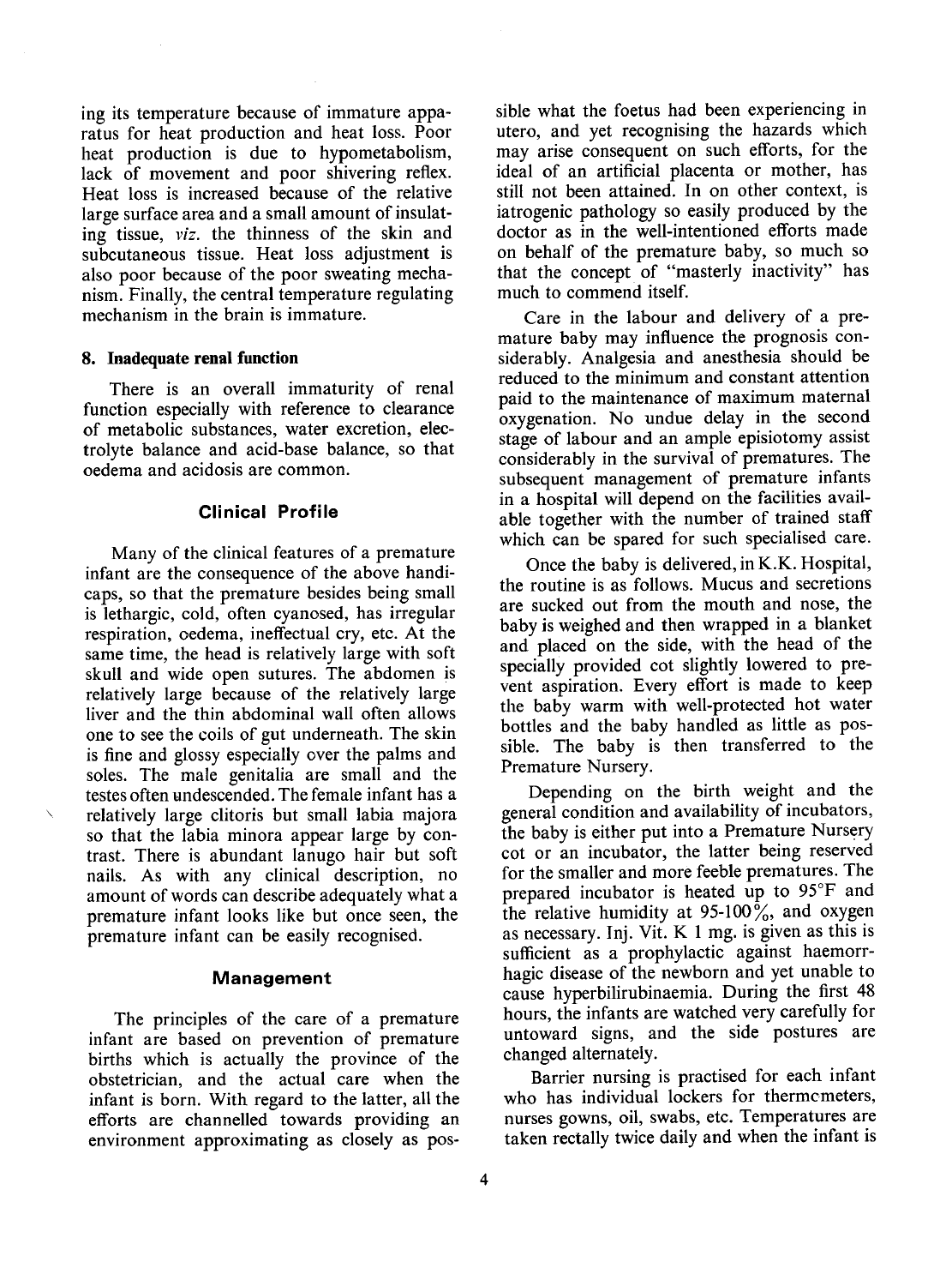well settled, oil swabbed twice a week. No chemotherapy is routinely given and antibiotics exhibited only if there are indications for preexhibited only if there are indications for prevention of likely infection or in the treatment

of infection itself.<br>If all goes well, the problem of feeding is If all goes well, the problem of feeding  $\frac{1}{2}$ then tackled. Delay in feeding is still practised here although other workers have suggested that early feeding may not be harmful and may indeed be beneficial if there are sufficient welltrained staff.

# **a) Initiation of feeds**

Generally speaking, feeding is started late when the birth weight is less, *e.g.*

| <b>Birth weight</b><br>Time of feeding |                              |
|----------------------------------------|------------------------------|
| Under 3 lb.                            | After 48 hr.                 |
| $3-4$ lb.                              | $\, \cdot \, 36 \, \cdot \,$ |
| $4-5$ lb.                              | ,, 24,                       |

These are just guides and each baby has to be individualised.

# b) **Routes and mode of feeding**

If the baby cannot suck or swallow, then tube feeds are instituted. If the infant can suck and swallow, a premature bottle is used. I/V fluids through the umbilicus or via scalp vein are used if the infant is dehydrated.

# c) Type of feeds

Expressed breast milk is the ideal food. Substitutes include the various forms of cow's milk preparations, but due to the economic status of the majority of mothers here, unmodified cow's milk pcwder is used in various dilutions to suit each baby with additions of sugar. The first few feeds offered is boiled water in case aspiration should occur.

# **d) Intervals and strengths**

Once milk feeds are initiated all infants under 4 lb. are offered feeds 2 hourly by day and 3 hourly by night making a total of 10 feeds in the 24 hours. One drachm is offered at each feed for the first day and approximately increased by one drachm per feed each day. EBM needs to be in  $\frac{1}{2}$  strength for the first day and full strength (F.S.) subsequently. For milk powder,  $\frac{1}{4}$  strength is offered till the infant has graduated to 1 ounce per feed when  $\frac{1}{2}$  strength can be given, and 2/3 strength when 2 ounces have been reached. When  $\frac{1}{2}$  strength and 1 oz. per feed are reached, the times of feeding are reduced to 3 Hourly. making 8 feeds in 24 hr. When 2/3 strength and 2 oz. per feed are reached, the infant can be given  $7$  feeds in 24 hr. and when the infant reaches 4 lb. in weight and taking  $2\frac{1}{2}$  ounces of  $2/3$  strength, the baby is prepared for discharge after the mother has learned how to make the feeds and feed the infant.

A word or two is needed about the daily drachm increments. If the baby is taking orally, the daily drachm increments can be carried out smoothly if while on  $\frac{1}{4}$  strength feeds, he takes less than 10 minutes for each feed; the  $\frac{1}{2}$  strength feeds when he takes less than 15 minutes for each feed and the 2/3 strength feeds when he takes less than 20 minutes per feed. Increments when the infant takes too long for his feeds leads to vomiting and possible aspiration. When the infant is tube fed, the useful criterion for the time taken for each feed and hence the sign of readiness or otherwise to increase the feed is absent, and such infants should be carefully watched to see if the increments are justified. In summary, then, the following schedule for oral feeds can be used as a guide:-

| <b>Strength</b> | No. feeds/24 hr. | Duration of feed | Drachm increment till |
|-----------------|------------------|------------------|-----------------------|
|                 | 10               | 10 minutes       | l ounce               |
| 齐               |                  | 15<br>, ,        | $\rightarrow$         |
| 2/3             |                  | 20<br>, ,        | As infant can take    |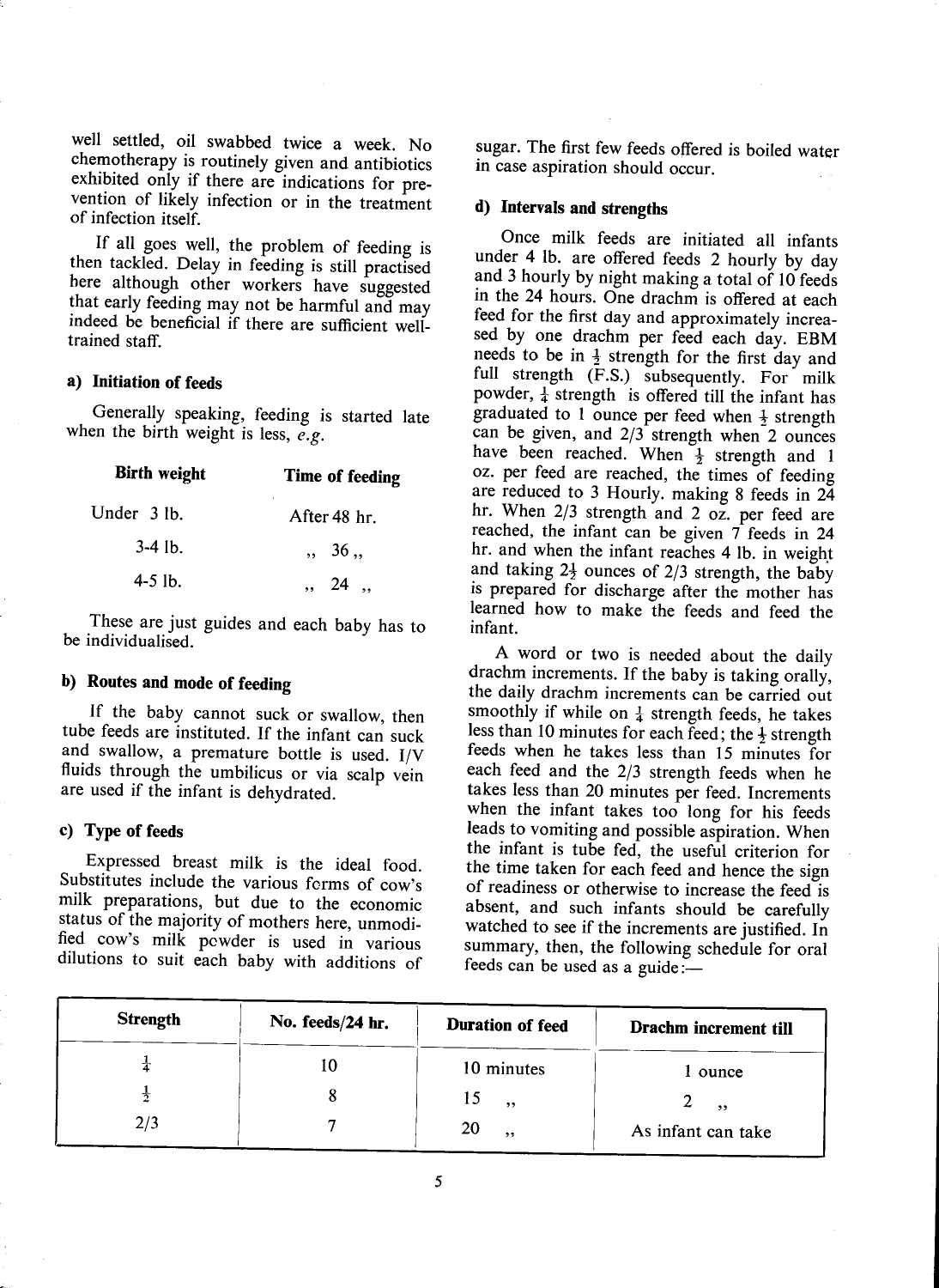# e) **Dietary supplements**

From the age of 2 weeks, vitamins and iron are given in the following preparations:—

Ascorbic acid 5 mg. t.d.s.

Mist. FAC gr. 1 t.d.s.

In conclusion then it is seen that the above procedure carried out in K.K. Hospital are guiding principles which have been formulated to the needs and facilities available in Singapore. These principles have to be modified as and when circumstances arise as all premature infants do not behave similarly. It is also seen that the procedures are in great part nursing procedures, and it is true to say that the survival or otherwise of premature infants depends a great deal on the efficiency of the nursing personnel. Once the baby is discharged from the nursery, letters are sent to the nearest Infant Welfare Clinic so that the staff of these clinics may carry on the further management of these infants. They are also followed up in the K.K. Premature follow-up clinics for observation of progress and specialist advice. It is impossible to teach doctors and nurses to take care of premature infants by instructions alone. They will have to practise these under supervision.

# **Complications**

Obviously, premature infants are more prone to complications than mature infants. The relative importance of these complications can be gauged from the following figures on autopsy of prematures dying in 1962, 1963 and 1964 in K.K. Hospital. These figures may be taken as giving a fairly reliable picture because approximately  $80\%$  of prematures dying in K.K. are autopsied.

| Complication 3 yr: 1962-1964   | Number 3 yr: 1962-1964 |
|--------------------------------|------------------------|
| Intracranial haemorrhage       | 337                    |
| Pulmonary distress syndrome    | 334                    |
| Prematurity (no obvious cause) | 246                    |
| Broncho pneumonia              | 206                    |
| Gastro-enteritis               | 34                     |
| Septic meningitis              | 26                     |
| Congenital heart disease       | 21                     |
| Kernicterus                    | 5                      |
| Miscellaneous                  |                        |

From this it can be seen that the main problems which 100m large in causing death among prematures in K.K. Hospital are intracranial haemorrhage, pulmonary complications, combination of factors in immaturity of the various systems and infections.

Intracranial haemorrhage, even if it did not cause the death of the infant, would be responsible- in a great degreee to the mental and physical sequalae of the survivors. There is no effective treatment for this complication, and

therefore prevention of intracranial haemorrhage is of major importance.

Pulmonary ventilatory failure may be due to hyaline membrane disease, atelectasis, pulmonary haemorrhage or aspiration pneumonia. By far, the commonest is hyaline membrane disease, the management of which is still not very effective. There are as many methods and regimes of treatment as there are theories about the cause of the disease.

By prematurity itself, is meant that there is

Concentrated Vit. A  $& D$  drops 1 minim b.d. (1 min = 3,000 I.U. of  $\overrightarrow{A}$  & 300 I.U. of D.)